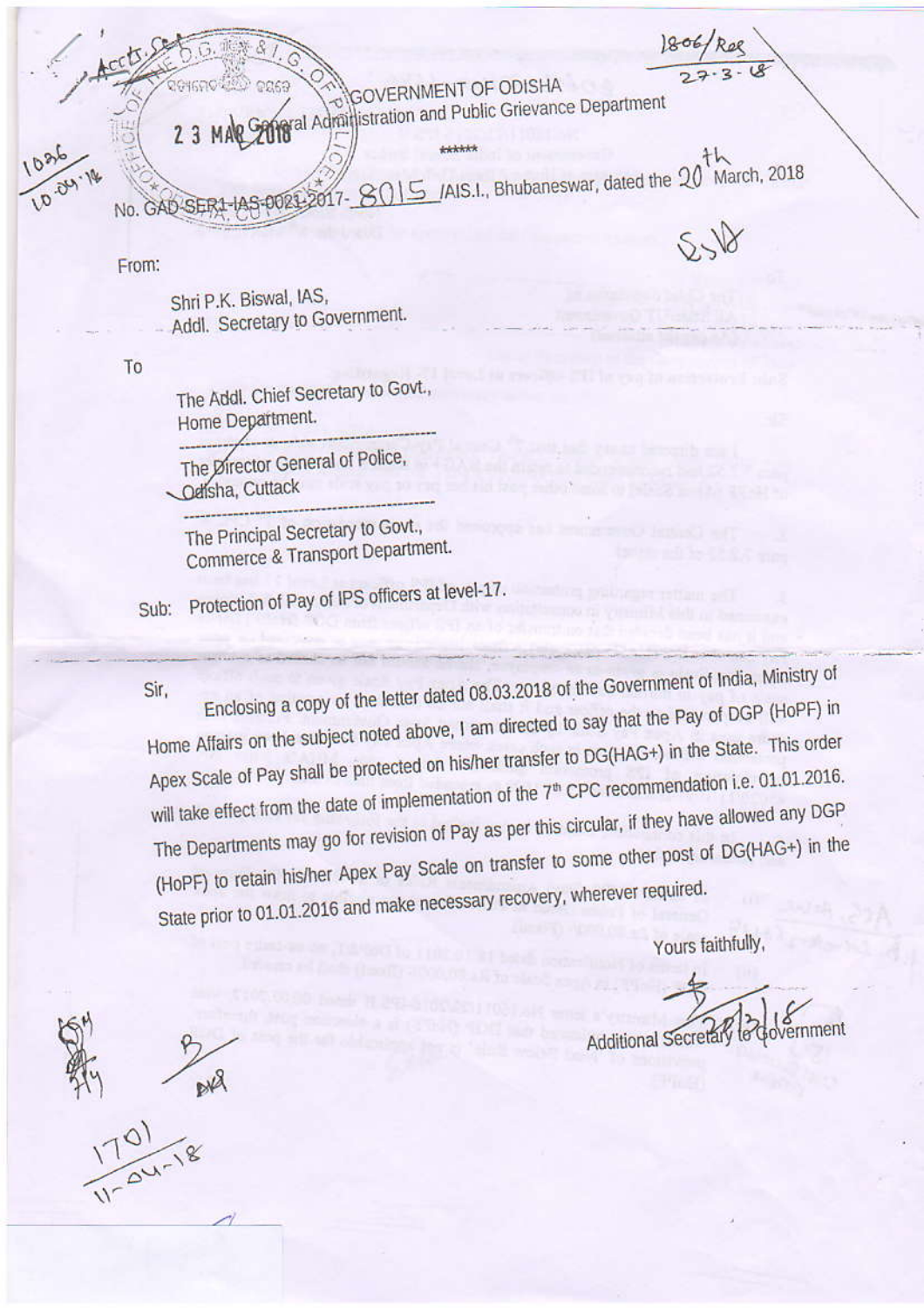60694639140-1540

MOST IMMEDIATE

No.16011/11/2016-IPS.II Government of India/Bharat Sarkar Ministry of Home Affairs/Grih Mantralava

North Block, New Delhi-1<br>Dated the 8<sup>th</sup> March, 2018

To

**STORY AND THE COLUMN** 

The Chief Secretaries of All State/UT Government (As per list attached)

■ 日本語の社会の名和の方法の形象はな

Sub: Protection of pay of IPS officers at Level 17- Regarding.

Sir.

I am directed to say that that 7<sup>th</sup> Central Pay Commission vide its report at para 7.2.52 had recommended to retain the HAG+ in the IPS and in case of transfer of HoPF (Apex Scale) to some other post his/her pay or pay scale may be protected.

The Central Government has approved the recommendation of  $7<sup>th</sup>$  CPC at  $2.$ para 7.2.52 of the report.

The matter regarding protection of pay of IPS officers at Level 17 has been 3. examined in this Ministry in consultation with Department of Personnel & Training and it has been decided that on transfer of an IPS officer from DGP (HoPF) (Apex Pay Scale) to DG (HAG+ pay scale) in State, her/his pay may be protected i.e. once Apex Pay Scale is given to an employee, she/he should not be shifted to a lower scale of pay in normal circumstances. The Apex Pay Scale given to such officer will be personal to the officer and it shall not be construed as creation of an excadre post in Apex Pay Scale by the concerned State Government. Further, such protection will not be given in such cases where Apex Pay Scale has been granted in violation of IPS promotion guidelines issued vide MHA's letter No. 45020/11/1997-IPS.II dated 15.01.1999 as amended from time to time.

In this connection, attention is also invited to the following for kind perusal and necessary action:

ACS, Holme (i)

 $(iii)$ 

Chief Secretary, Odisha

. In terms of IPS (Pay) Amendments Rules of 2008, only the Director General of Police (Head of Police Force) are eligible to draw the apex scale of Rs.80,000/- (Fixed).

In terms of Notification dated 18.10.2011 of DoP&T, no ex-cadre post of DGP (HoPF) in Apex Scale of Rs.80,000/- (fixed) shall be created.

This Ministry's letter No.16011/22/2016-IPS.II dated 06.02.2017, vide which it was intimated that DGP (HoPF) is a selection post, therefore. provisions of 'Next Below Rule' is not applicable for the post of DGP (HoPF).